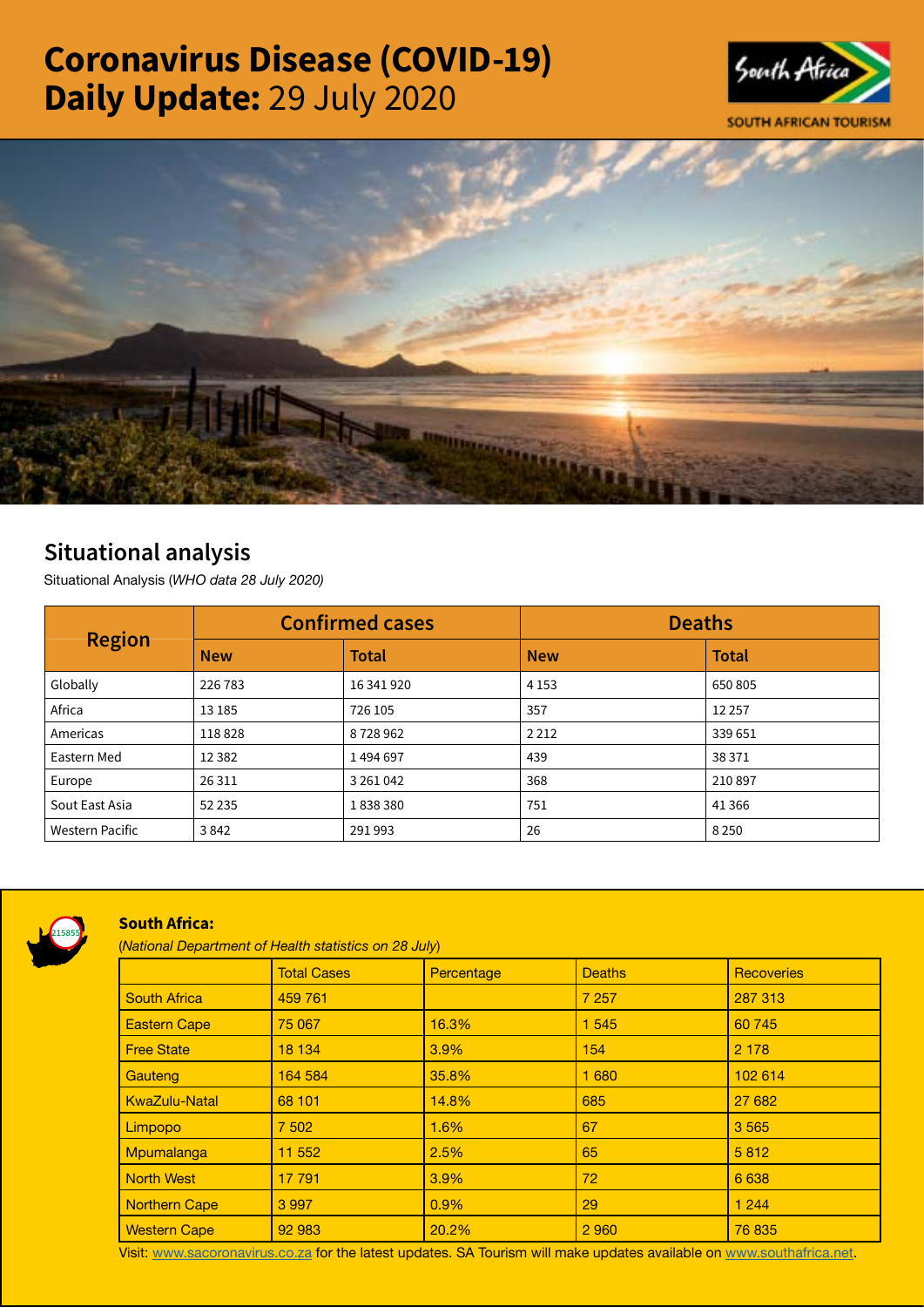#### SOUTH AFRICA NEWS

#### TOURISM RELATED ARTICLES

- Government is currently considering a proposal by the Restaurant Association of South Africa (RASA) to lift the [country's ban on the sale of alcohol and evening curfew. The association's Wendy Alberts said that the proposal](https://businesstech.co.za/news/lifestyle/420271/government-looking-at-new-proposal-to-lift-south-africas-alcohol-sales-ban-association/)  [would see the introduction of 'triage' areas, where individual communities take responsibility for alcohol-related](https://businesstech.co.za/news/lifestyle/420271/government-looking-at-new-proposal-to-lift-south-africas-alcohol-sales-ban-association/)  harms in a [specific](https://businesstech.co.za/news/lifestyle/420271/government-looking-at-new-proposal-to-lift-south-africas-alcohol-sales-ban-association/) area
- Insurers' peace offering rejected by [hospitality](https://www.timeslive.co.za/news/consumer-live/2020-07-28-insurers-peace-offering-rejected-by-hospitality-clients/) clients, as the relief is welcome, but it's a drop in the ocean as [businesses bleed](https://www.timeslive.co.za/news/consumer-live/2020-07-28-insurers-peace-offering-rejected-by-hospitality-clients/)
- SAA rescue plan gets R10bn green light The business rescue practitioners have said all conditions precedent have been met, including a letter confirming the state ['mobilising](https://www.businesslive.co.za/bd/national/2020-07-28-saa-rescue-plan-gets-r10bn-green-light/) funding'
- The airline industry will likely only recover to [pre-Covid-19](https://www.news24.com/fin24/companies/industrial/load-factor-lowest-among-african-airlines-industry-could-take-till-2024-to-recover-20200728) global passenger traffic by 2024, according to the [International](https://www.news24.com/fin24/companies/industrial/load-factor-lowest-among-african-airlines-industry-could-take-till-2024-to-recover-20200728) Air Transport Association. African airlines' traffic sank 98.1% in June compared to June last year and capacity contracted 84.5%. About 55% of [respondents](https://www.news24.com/fin24/companies/industrial/load-factor-lowest-among-african-airlines-industry-could-take-till-2024-to-recover-20200728) to IATA's June passenger survey don't plan to travel in 2020
- FlySafair wants 'level playing field' in SA aviation sector following Best Airline in Africa win Chief [Marketing](https://www.iol.co.za/travel/travel-news/flysafair-wants-level-playing-field-in-sa-aviation-sector-following-best-airline-in-africa-win-4a89eace-fd39-49f3-8750-b7ef33ace425) Officer of [FlySafair Kirby Gordon believes the airline should receive the necessary support from the SA aviation sector like some](https://www.iol.co.za/travel/travel-news/flysafair-wants-level-playing-field-in-sa-aviation-sector-following-best-airline-in-africa-win-4a89eace-fd39-49f3-8750-b7ef33ace425)  [of its competitors does. The airline has been vocal in lobbying for state support for the industry, which it believes is a](https://www.iol.co.za/travel/travel-news/flysafair-wants-level-playing-field-in-sa-aviation-sector-following-best-airline-in-africa-win-4a89eace-fd39-49f3-8750-b7ef33ace425)  [key enabler for recovery in the greater tourism and leisure space](https://www.iol.co.za/travel/travel-news/flysafair-wants-level-playing-field-in-sa-aviation-sector-following-best-airline-in-africa-win-4a89eace-fd39-49f3-8750-b7ef33ace425)
- The Western Cape Department of Economic [Development](https://www.iol.co.za/travel/south-africa/western-cape/western-capes-5-part-webinar-series-to-help-tourism-sector-reopen-safely-2efef138-33ca-40d5-99cb-540bb39a5996) and Tourism will host a five-part weekly webinar series from [Thursday,](https://www.iol.co.za/travel/south-africa/western-cape/western-capes-5-part-webinar-series-to-help-tourism-sector-reopen-safely-2efef138-33ca-40d5-99cb-540bb39a5996) July 30, 2020 that is aimed to provide support and advice on opening safely during the Covid-19 [pandemic](https://www.iol.co.za/travel/south-africa/western-cape/western-capes-5-part-webinar-series-to-help-tourism-sector-reopen-safely-2efef138-33ca-40d5-99cb-540bb39a5996)
- Wesgro the Western Cape's agency to promote economic growth has helped to compile a report with the Game Lodge Industry Group on what can be done to save it right now: the safe and considered reopening of domestic [tourism. According to the World Travel and Tourism Council, the tourism sector directly accounted for 2.8% of South](https://www.dailymaverick.co.za/article/2020-07-29-steps-towards-a-smarter-lockdown-game-lodges/#gsc.tab=0)  [Africa's gross domestic product, or some R139-billion in 2018](https://www.dailymaverick.co.za/article/2020-07-29-steps-towards-a-smarter-lockdown-game-lodges/#gsc.tab=0)
- Long-term visas a step toward recovery for SA? 'Digital nomads', or remote workers who live nomadically working from anywhere in the world with an Internet connection, may be the first travellers in a [post-COVID](https://www.tourismupdate.co.za/article/long-term-visas-step-toward-recovery-sa) world, according to Co-Founder of Atlantic Point [Backpackers](https://www.tourismupdate.co.za/article/long-term-visas-step-toward-recovery-sa) youth hostel and Vice Chair of the SATSA Youth Chapter, Tim Louw